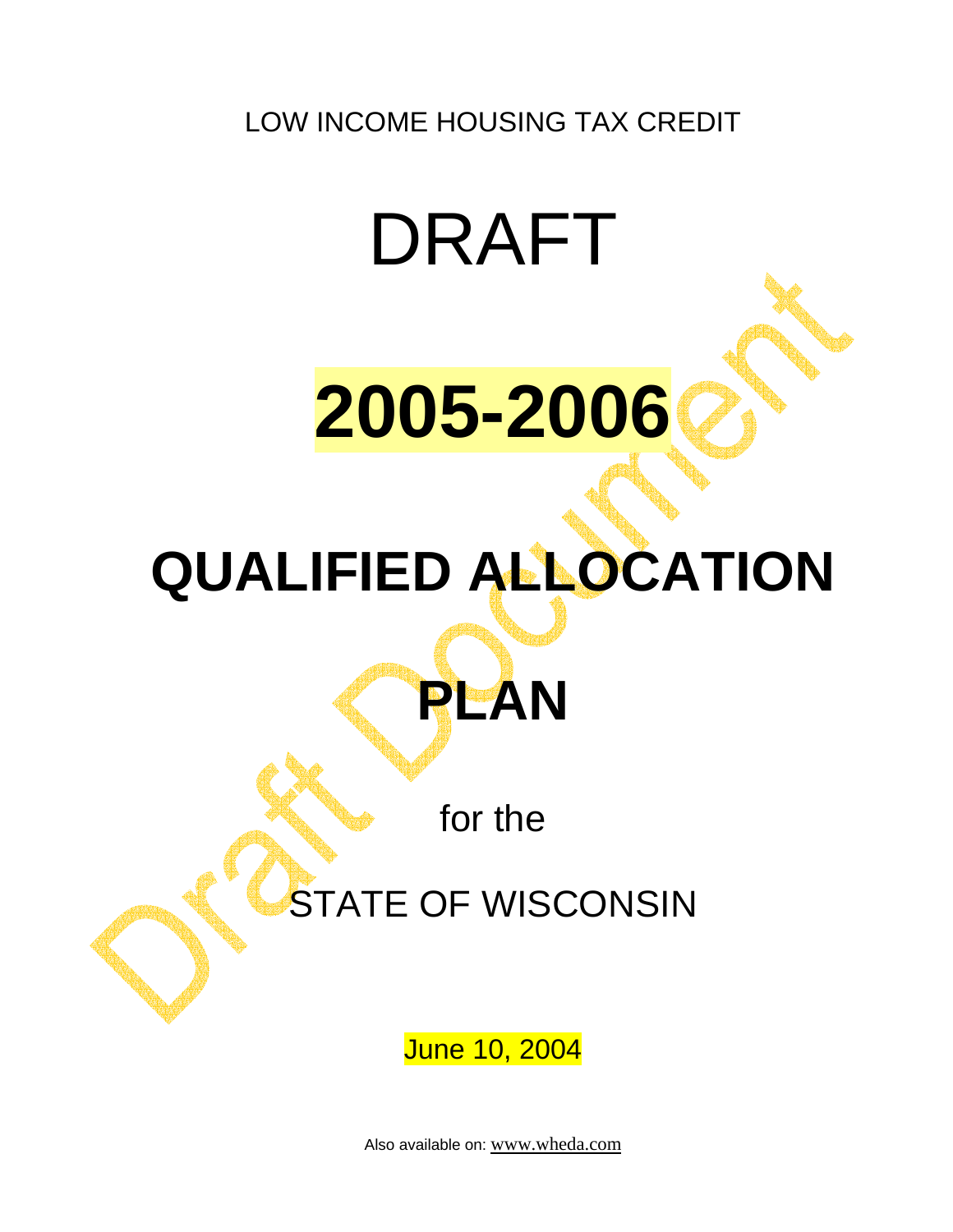## **2005/2006 TAX CREDIT QUALIFIED ALLOCATION PLAN**

## **TABLE OF CONTENTS**

| L            | <b>Introduction</b>                                 |                                                                | 1                |  |  |
|--------------|-----------------------------------------------------|----------------------------------------------------------------|------------------|--|--|
| Н.           | The Credit Reservation & Allocation Process         |                                                                | 1                |  |  |
|              |                                                     | A. Amount of Credit to be Allocated                            | 1                |  |  |
|              |                                                     | B. Steps in the Reservation & Allocation Process               | 3                |  |  |
|              | 1.                                                  | <b>Application Deadline</b>                                    | 4                |  |  |
|              | 2.                                                  | <b>Initial Application Review &amp; Site Visit</b>             | 4                |  |  |
|              | 3.                                                  | <b>Market Approval Threshold</b>                               | 5                |  |  |
|              | 4.                                                  | <b>Financial Feasibility Threshold</b>                         | 5                |  |  |
|              | 5.                                                  | <b>Application Scoring &amp; Minimum Scoring Threshold</b>     |                  |  |  |
|              | 6.                                                  | <b>Land Use Restriction Agreement</b>                          |                  |  |  |
|              | 7.                                                  | 2005-2006 Scoring Categories                                   | $\frac{5}{5}$    |  |  |
|              | 8.                                                  | <b>Submission &amp; Review of Additional Documents</b>         | $\boldsymbol{9}$ |  |  |
|              | 9.                                                  | <b>Credit Calculation &amp; Reservation</b>                    | 9                |  |  |
|              | 10 <sub>1</sub>                                     | Second & Third Application Reviews & Credit Allocation         | 10               |  |  |
|              | 11.                                                 | <b>Rules for Developments Receiving Non-Competitive Credit</b> |                  |  |  |
|              |                                                     | when Financed With Tax-Exempt Bonds                            | 12               |  |  |
|              | 12.                                                 | <b>Compliance Monitoring Procedures</b>                        | 12               |  |  |
|              |                                                     |                                                                |                  |  |  |
| III.         |                                                     | <b>Public Review Process for the Qualified Allocation Plan</b> | 15               |  |  |
| W.           |                                                     | <b>Modifications to the Qualified Allocation Plan</b>          | 15               |  |  |
| $\mathbf{v}$ | <b>Statement of Policy</b>                          |                                                                | 15               |  |  |
|              |                                                     | VI. Noncompliance & Previous Performance                       | 16               |  |  |
|              |                                                     |                                                                |                  |  |  |
|              | 16<br><b>VII. WHEDA Emerging Business Threshold</b> |                                                                |                  |  |  |
|              | <b>VIII. WHEDA Internet Site</b>                    |                                                                | 16               |  |  |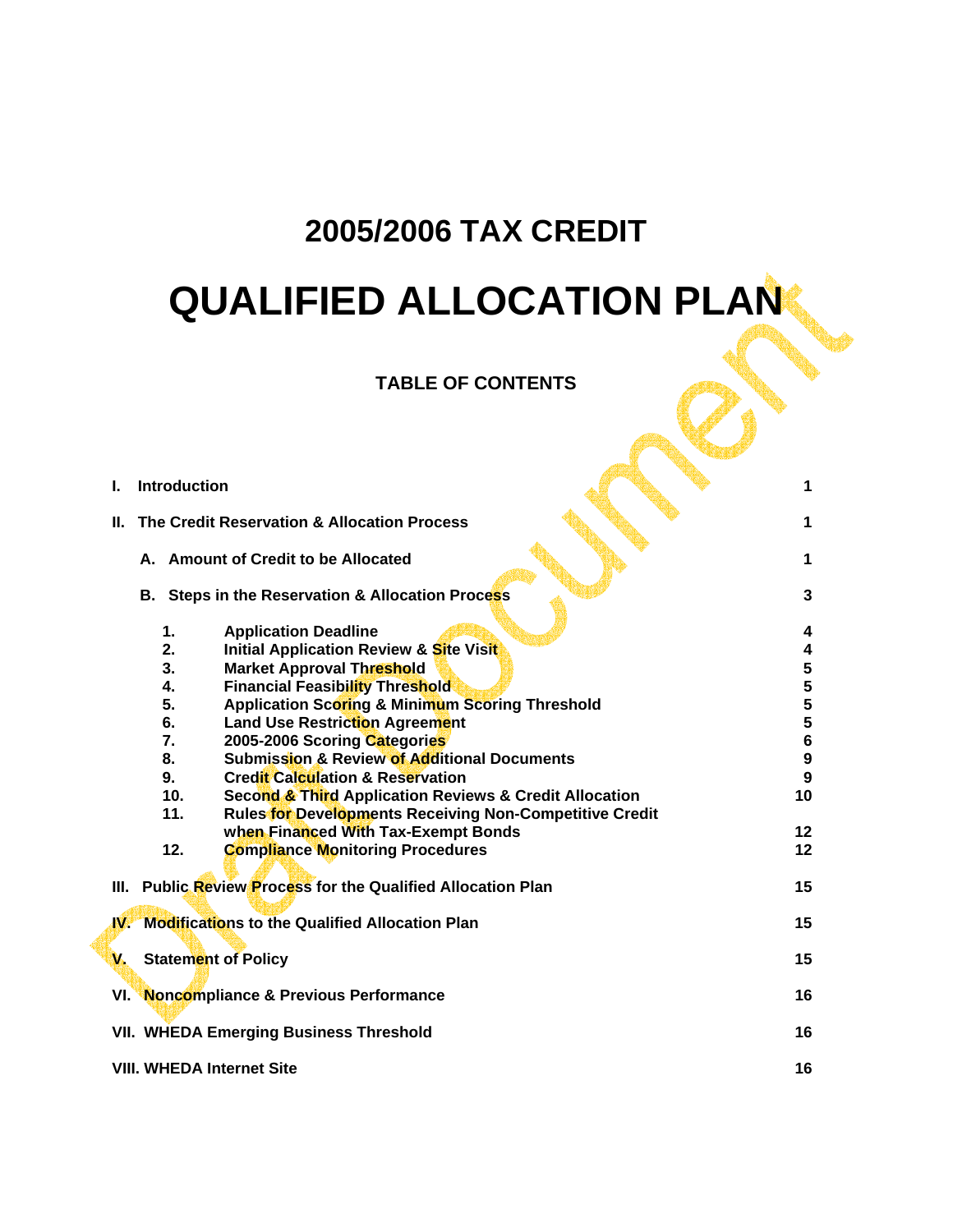#### **I. INTRODUCTION**

Thank you for your interest in the Low Income Housing Tax Credit Program. The Governor has appointed the Wisconsin Housing and Economic Development Authority (WHEDA) to administer this program in Wisconsin. In accordance with Section 42 of the Internal Revenue Code (the "Code"), WHEDA has developed this Qualified Allocation Plan (the "Plan") to establish the criteria and process for the allocation of the housing tax Credit (the "Credit") to qualified rental housing developments in Wisconsin. WHEDA will implement this Plan following a public hearing, approval of the Plan by the WHEDA Board of Directors, and final approval of the Plan by the Governor. This Plan shall govern calendar years 2005 and 2006 unless amended.

#### **II. THE CREDIT RESERVATION & ALLOCATION PROCESS**

#### **A. Amount of Credit to be Allocated**

The amount of annual Credit authority is based on \$1.75 per-capita derived from population estimates released by the Internal Revenue Service (the "IRS"). In calendar year 2004, WHEDA's per-capita Credit authority was **\$9,850,000** (rounded to the nearest one thousand). A CPI adjustment was awarded to WHEDA for 2004 increasing the per-capita figure to \$1.80. 2005 per-capita Credit is yet to be determined. In addition to per-capita Credit, WHEDA may have returned Credit from previous Credit years to allocate. WHEDA may also elect not to allocate remaining Credit.

There will be one pool of Credit divided into five set-asides in 2005 and 2006. These set-asides are General, Nonprofit, Preservation, Rural and Reserve. All set-asides are available at the opening of the application period. Because WHEDA intends to leverage this limited public resource to the furthest extent possible, the maximum Credit that will be awarded to any one development in *any Credit year* is **\$750,000**.

For **2005**, the set-aside percentages are:

- 1. **General Set-Aside. Forty percent (40%)**, or approximately **\$3,940,000**, of the State housing per-capita Credit will be made available in the General Set-Aside.
- 2. **Nonprofit Set-Aside. Ten percent (10%)**, or approximately **\$985,000**, of the State housing Credit ceiling must be set aside for qualified nonprofit organizations that have an ownership interest in a Credit development. This Credit amount cannot be used for any other purpose and any unused Credit may be carried over at the end of the allocation year. If nonprofit applications score insufficient points to qualify for Credit in the Nonprofit Set-Aside, they will be transferred to the General Set-Aside to compete there.

The nonprofit must be a "qualified nonprofit organization" as defined in Section 42 of the Code. Section 42 of the Code defines a "qualified nonprofit organization" as any organization that: 1) is described in paragraphs (3) or (4) of section  $501(c)$  of the Code; 2) is exempt from tax under section  $501(a)$  of the Code; and 3) has as one of its exempt purposes the fostering of low-income housing, which include nonprofit organizations meeting one of the following criteria:

- a. Neighborhood-based nonprofit organization: An association or corporation duly organized to promote and undertake housing activities on a not-for-profit basis within a specified neighborhood. An organization is considered to be neighborhood-based if the majority of its membership, clientele, or governing bodies are residents of the neighborhood in which its activities are to occur. This definition includes Community Housing Development Organizations (CHDO), which are also eligible to apply.
- b. Housing development organizations operating within a city or county: Its members and/or board should be representative of its area of operation. That is, a majority of its membership, clientele, or governing body should be residents of the city or county in which its activities are to occur.
- c. Housing development organizations operating within a defined region of the State: Its members and/or board should be representative of its area of operation. That is, a majority of its membership, clientele, or governing body should be residents of the region in which its activities are to occur.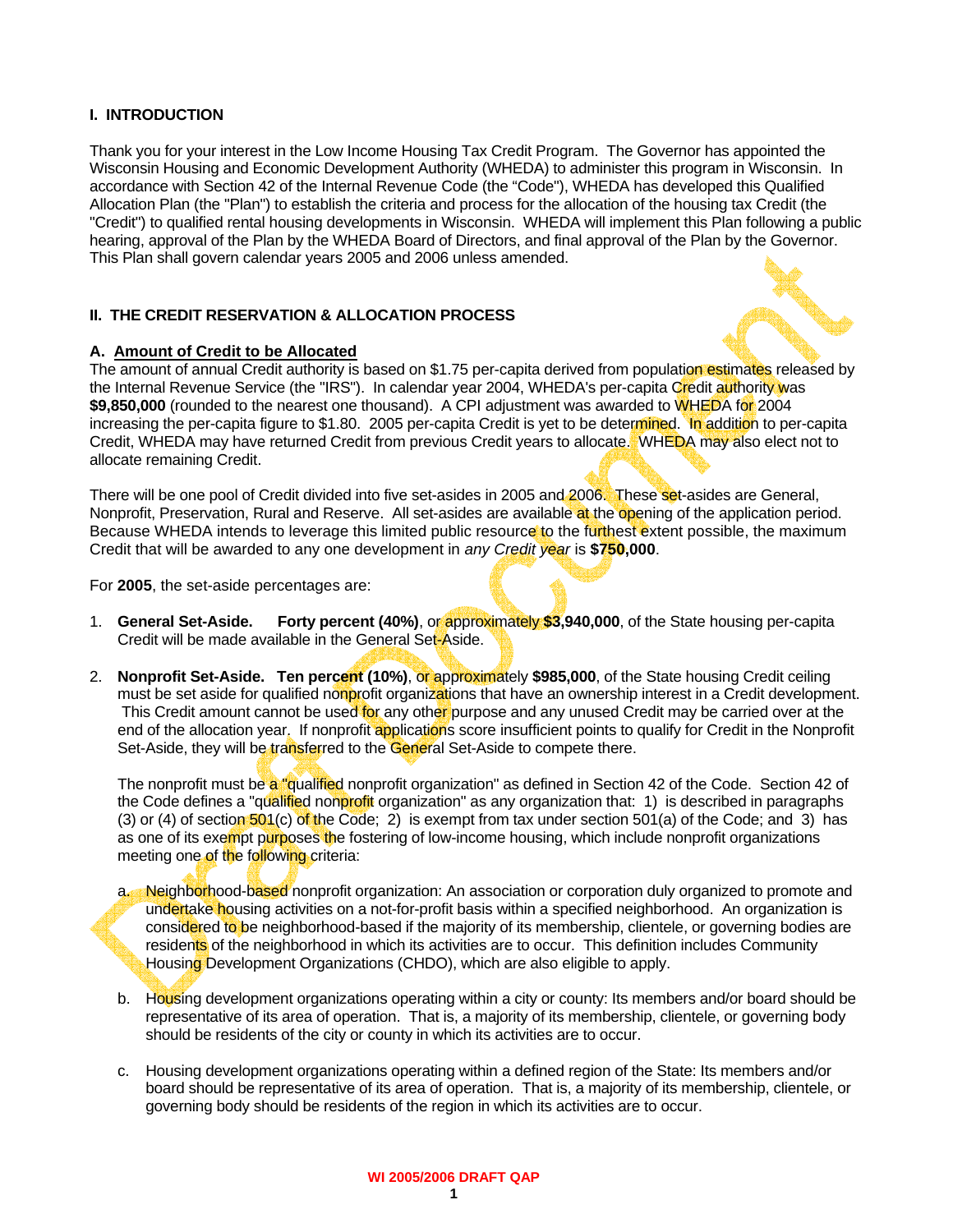- 3. **Preservation Set-Aside. Thirty-five percent (35%)**, or approximately **\$3,447,500**, of the State housing percapita Credit will be set aside for the preservation of qualifying housing units and the strengthening of neighborhoods experiencing extreme poverty and economic distress. Unused Credit remaining in the Preservation Set-Aside will be returned to the General Set-Aside. Developments must apply in one category only - a, b, or c.
	- a. Federally Assisted Housing Preservation. Low-income housing units subsidized under the following or similar programs: Section 236, Section 221(d)(3) Below Market Rate (BMIR), Section 221(d)(3) Market Rate with Section 8 rental assistance, Section 8 project-based new construction, Section 202, Section 811, Section 221(d)(4), and Section 515- Rural Rental Housing Program, Rural Development, USDA.
	- b. Neighborhood Preservation. The following Milwaukee census tracts are targeted for Neighborhood. Preservation: 83, 84, 85, 86, 87, 100,101, 102, 103, 104, 115, 116, 117, 118, 119, 138, 139, 140 and 141. (Adaptive reuse and new construction development qualify in the Preservation set-aside only if the development is located within these census tracts.)
	- c. Preservation of Existing Multifamily Housing. Conversion of existing market rate developments to affordable housing.

#### *Note: Any building with current mixed use must have a minimum of 50% of total square footage in residential use at the time of application to qualify in the Preservation Set-Aside.*

- 4. **Rural Set-Aside. Ten percent (10%)** or approximately **\$985,000** of the State housing per-capita Credit will be reserved for developments in qualified rural counties. Unused Credit remaining in the Rural Set-Aside will be returned to the General Set-Aside. If rural applications score insufficient points to qualify for Credit in the Rural Set-Aside, they will be transferred to the General Set-Aside to compete there.
	- a. Qualified rural counties include all counties except: these Wisconsin counties that are within Metropolitan Statistical Areas: Brown, Calumet, Chippewa, Dane, Douglas, Eau Claire, Kenosha, La Crosse, Marathon, Milwaukee, Outagamie, Ozaukee, Pierce, Racine, Rock, Sheboygan, St. Croix, Washington, Waukesha, and Winnebago.
	- b. A development in a qualified rural county may apply either in the Rural Set-Aside or the General Set-Aside.
	- c. Applications for Rural Set-Aside Credit must be for developments consisting of 24 or fewer units.
	- d. Applications for Rural Set-Aside Credit are limited to new construction or adaptive reuse developments.
- **5. Reserve Set-Aside. Five percent (5%)**, or approximately **\$492,500**, of the State housing per-capita Credit will be reserved for Credit fluctuations and contingencies.

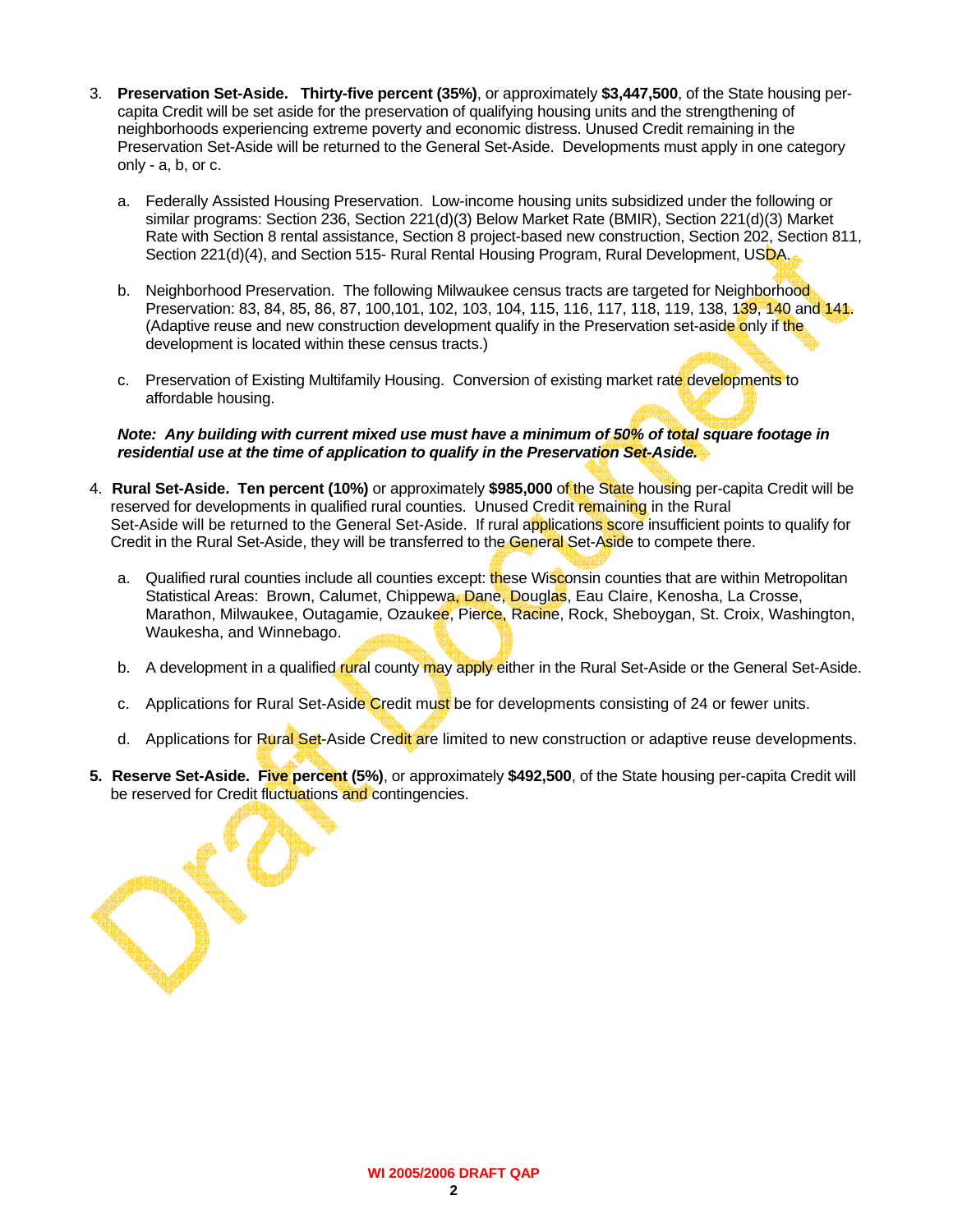## **B. Steps in the Reservation & Allocation Process for Competitive Credit**

| Step 1  | Tax Credit Application Submissions (see<br>www.wheda.com for application documentation)         | January 17 - February 4, 2005                                          |
|---------|-------------------------------------------------------------------------------------------------|------------------------------------------------------------------------|
|         |                                                                                                 |                                                                        |
| Step 2  | WHEDA Initial Application Review, Site Visit,<br>Financial Feasibility , Market Approval Review | February 4 - March 14, 2005                                            |
|         |                                                                                                 |                                                                        |
| Step 3  | <b>WHEDA Scoring</b>                                                                            | March 14 - April 14, 2005                                              |
|         |                                                                                                 |                                                                        |
| Step 4  | <b>WHEDA Internet Publication of Preliminary Awards</b><br>(see www.wheda.com)                  | Approx. April 15, 2005                                                 |
|         |                                                                                                 |                                                                        |
| Step 5  | Multifamily Application Fees Due (If Application Was<br>Submitted With Tax Credit Application)  | Approx. April 29, 2005<br>(2 wks. after internet publication)          |
|         |                                                                                                 |                                                                        |
| Step 6  | Submission & Review of Additional Documents to<br><b>Complete Application</b>                   | Due Approx. July 15, 2005<br>(90 days after internet publication)      |
|         |                                                                                                 |                                                                        |
| Step 7  | WHEDA Credit Calculation & Reservation Issuance                                                 | Approx. July 2005                                                      |
|         |                                                                                                 |                                                                        |
| Step 8  | Submission of Second Application & WHEDA<br><b>Issuance of Carryover Agreement</b>              | Due Approx. September 15, 2005<br>(60 days after internet publication) |
|         |                                                                                                 |                                                                        |
| Step 9  | 10% Test Deadline (see www.wheda.com for<br>documentation)                                      | Due approx. December 1, 2005 or<br>February 15, 2006                   |
|         |                                                                                                 |                                                                        |
| Step 10 | Submission of Third Review Documentation (see<br>www.wheda.com for documentation)               | Due within 90 days after placing in<br>service                         |
|         |                                                                                                 |                                                                        |
| Step 11 | WHEDA Issuance of 8609 Form(s) & mandatory 30-<br>year Land Use Restriction Agreement           | After approval of satisfactory third<br>review documentation           |
|         |                                                                                                 |                                                                        |
| Step 12 | <b>WHEDA Ongoing Compliance Monitoring</b><br>Procedures                                        | Post 8609 issuance for 30 years                                        |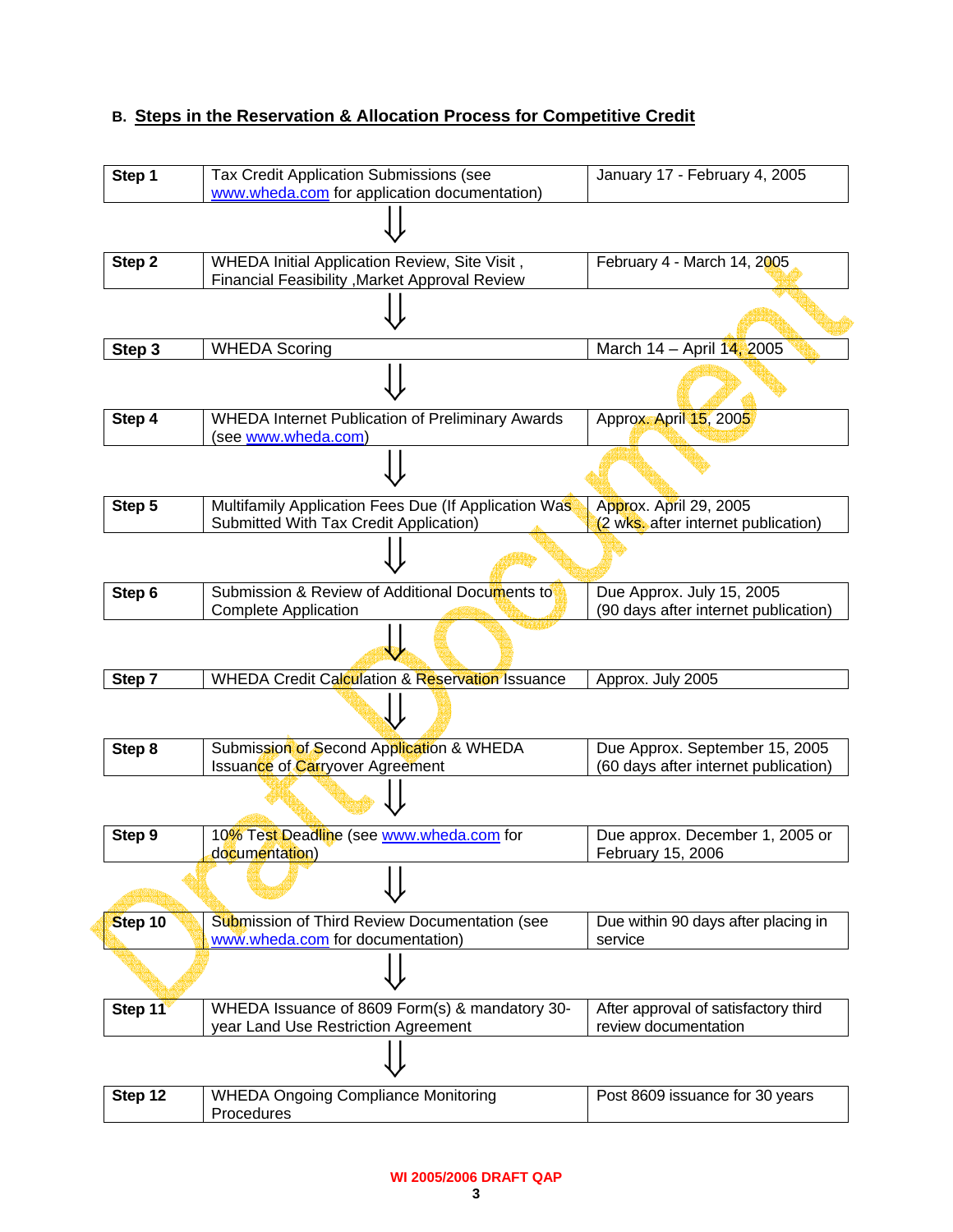#### **1. Application Deadline**

WHEDA will prepare and make an application available to all interested applicants. The application will include a prescribed form and a list of required attachments to the form. The application must be submitted in an organized bound fashion, indexed, with tab sets clearly marking each exhibit or enclosure.

#### **One original of the application is required**.

Completed applications must contain original signature(s) and include the nonrefundable application fee. WHEDA will also charge, at a later date, additional fees based on a percentage of the annual Credit dollar amount awarded to the development at the time of Reservation and again at Post-reservation or Carryover Allocation. WHEDA will charge a nonrefundable fee of \$500 for Assignments of Reservations or Carryover Allocations. Assignments will be thoroughly reviewed and WHEDA reserves the right to deny and Assignment of a Reservation or a Carryover Allocation.

WHEDA will accept applications for a two-week period beginning January 17 in 2005. WHEDA may elect not to allocate any remaining Credit. Applications will be accepted by hand delivery or mail. If mailed, applications must be **postmarked** NO LATER THAN **February 4, 2005**. If **hand-delivered**, the submission deadline is **February 4, 2005, at 5:00 p.m**. WHEDA may accept applications after that period should WHEDA determine it has not received an adequate quantity of quality applications. **Dates for the 2006 cycle are undetermined at this time.** 

#### **2. Initial Application Review & Site Visit**

WHEDA will initially review all applications for completeness, including, but not limited to, the following:

- The application is complete with all necessary attachments, including all threshold items. **See Application Submission Checklist attached to the Application.**
- The development meets the basic occupancy and rent restrictions of Section 42 of the Code;
- The organization applying for the Credit will have an ownership interest in the development;
- If a nonprofit applicant is competing in the nonprofit set-aside, the nonprofit meets the "qualified" nonprofit organization" requirements of the Code;
- The developments owned or operated by any member of the development team in the State of Wisconsin or any other state are in compliance with the Code and are operating in a manner acceptable to WHEDA;
- Environmental issues or administrative proceedings do not exist that would adversely affect the ability to timely proceed;
- The applicant is sufficiently ready to proceed based on site control;
- Minimum requirements are met for RCAC developments; and
- The development meets WHEDA's financial feasibility threshold test.

As required by the Code, WHEDA will also notify the appropriate official's office in the local jurisdiction of the proposed Credit development location. While Credit cannot be denied to a development based solely on such comment, WHEDA will consider this information, and in its sole discretion may utilize such comment in its decision-making process. WHEDA will evaluate all input received from the appropriate official(s) when deciding to award Credit to a particular development.

For applications deemed complete, a WHEDA representative will contact a member of the development team to discuss the proposed development, arrange a site/market visit, a meeting with representatives of the local municipality, and to meet with representatives of the development team.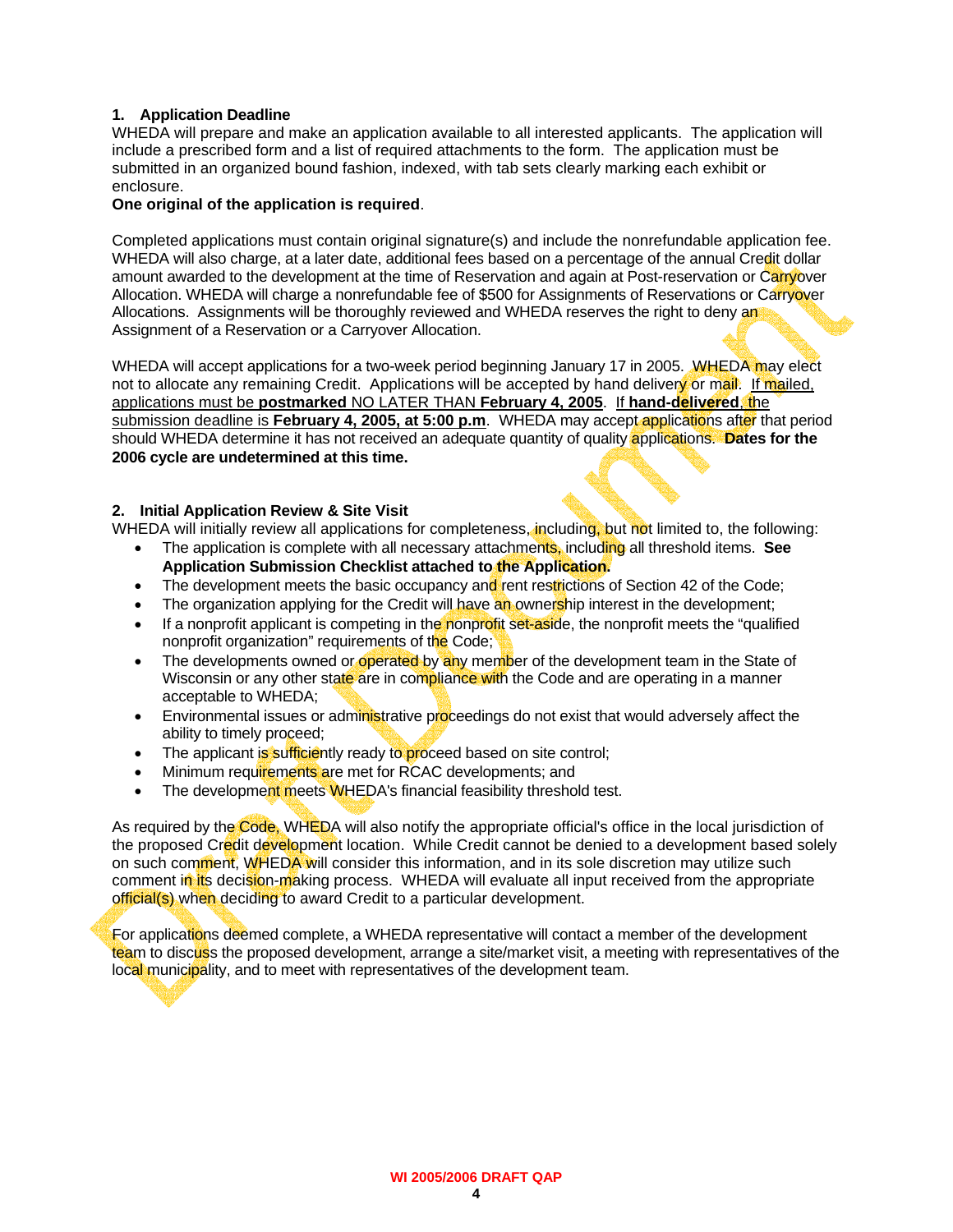#### **3. Market Approval Threshold**

WHEDA will evaluate the market strength of all applications deemed complete during the Initial Application Review. This is a threshold determination based on the small-project or large-project market study provided in the application, the market visit by the WHEDA representative, and other sources. Both the small-project and large-project market studies must adhere to the market study standards published on [www.wheda.com](http://www.wheda.com/). WHEDA may request additional information from the applicant during the market review process. All applications, including those financed with tax-exempt bonds (see section below regarding "Rules for Developments Receiving Non-Competitive Credit when Financed with Tax-Exempt Bonds"), must meet the market approval threshold as determined by WHEDA. WHEDA will make market decisions based on the application as submitted. WHEDA, at its option, may elect to contract its own third-party market study to validate refute information provided by the developer.

WHEDA requires that applicants submit with the application a completed small-project market study for developments with 24 or fewer units, or a completed large-project market study for developments with 25 or more units. All market studies must be prepared by a WHEDA-approved third-party market analyst.

#### **4. Financial Feasibility Threshold**

WHEDA will evaluate the financial feasibility of all applications. This is a threshold item based on the information provided in the application. Feasibility is determined by taking into account a variety of factors including: projected operating expenses, replacement reserves, rents and other income, vacancy assumptions, debt service and expected equity proceeds.

WHEDA reserves the right to reject applications or reduce Credit requests *fallocations* at any stage of the allocation process per Section 42 requirements, based on financial infeasibility or excessive Credit request.

Developments with HUD or Rural Development financing and/or project-based subsidies have special application submittal requirements that may impact feasibility. See Application Submittal Checklist Appendix.

## **5. Application Scoring & Minimum Scoring Threshold**

Applications that are deemed complete and have passed the market approval and the financial feasibility threshold are scored based on the criteria listed below. Applicants will self-score a portion of these criteria in the Application. However, WHEDA will make the final determination of the applicant's score.

## **6. Land Use Restriction Agreement (LURA)**

Owners will be required to enter into a Land Use Restriction Agreement (LURA) with WHEDA for a mandatory thirty-year period. No "opt-out" provision will be included.

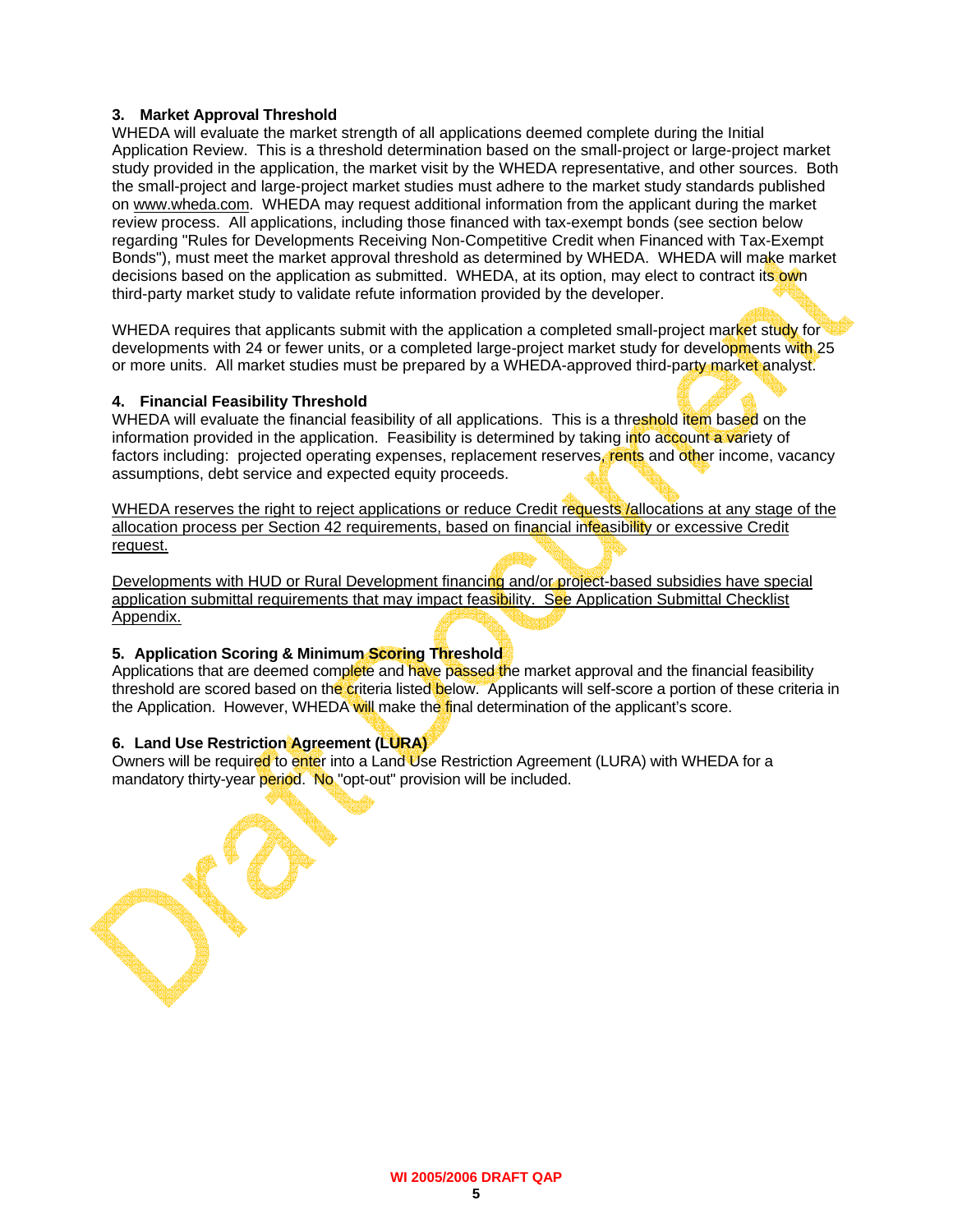#### **7. 2005-2006 Scoring Categories:**

## *Location*

#### Category 1. Lower-Income Areas **15 points 15 points**

 Developments in a qualified census tract in which the development contributes to a concerted community revitalization plan. The developer must submit the plan to WHEDA. WHEDA will determine whether the development qualifies for these points based on additional documentation supplied by the developer at the time of application.

#### **Category 2.** Location **Category 2.** Location **10.** Location **10.** Location **10.** Location **10.** Location **10.** Location **10.** Location **10.** Location **10.** Location **10.** Location **10.** Location **10.** Location **10.** Locat

Developments in infill locations or demonstrating linkages with amenities, services, transportation and employment located in the surrounding neighborhood/community. Corroborating information must be provided with the application.

#### *Local Support*

## **Category 3.** Local Support 27 points **27 points**

Developments demonstrating strong community support through elected officials and other leaders or neighborhood groups. Additional consideration is given for indirect financial support.

#### *Resident Profile*

## **Category 4. Mixed-Income Incentive 35 points**

Mixed-income developments will be awarded points.

## **Category 5. Serves Large Families (Three-bedroom or larger units) 12 points**

Developments in which a minimum of  $10\%$  of the total units include three or more bedrooms.

## Category 6. Serves Lowest-Income Residents **145 points**

The Plan gives priority to developments that serve the lowest-income residents when qualifying tax Credit units are set aside for households with incomes and rents at or below the 50% County Median Income level required for Credit developments. Units serving the lowest-income residents shall be of comparable quality to other units in the development. The Owner will be required to maintain the **stated set-aside through a Land Use Restriction Agreement (LURA).** 

Points will not be awarded in this category for projects with Federal operating or rental subsidies, or Federal financing. Tax-exempt bond-financed projects are allowed to score points. In addition, points are not awarded for units with dedicated vouchers or certificates.

#### **Category 7.** Resident Populations with Special Needs 20 points

Developments that provide units intended for immediate occupancy by residents with identified special needs including frail elderly in an RCAC facility. The applicant must document the experience of the service provider in the type of housing or service delivery proposed.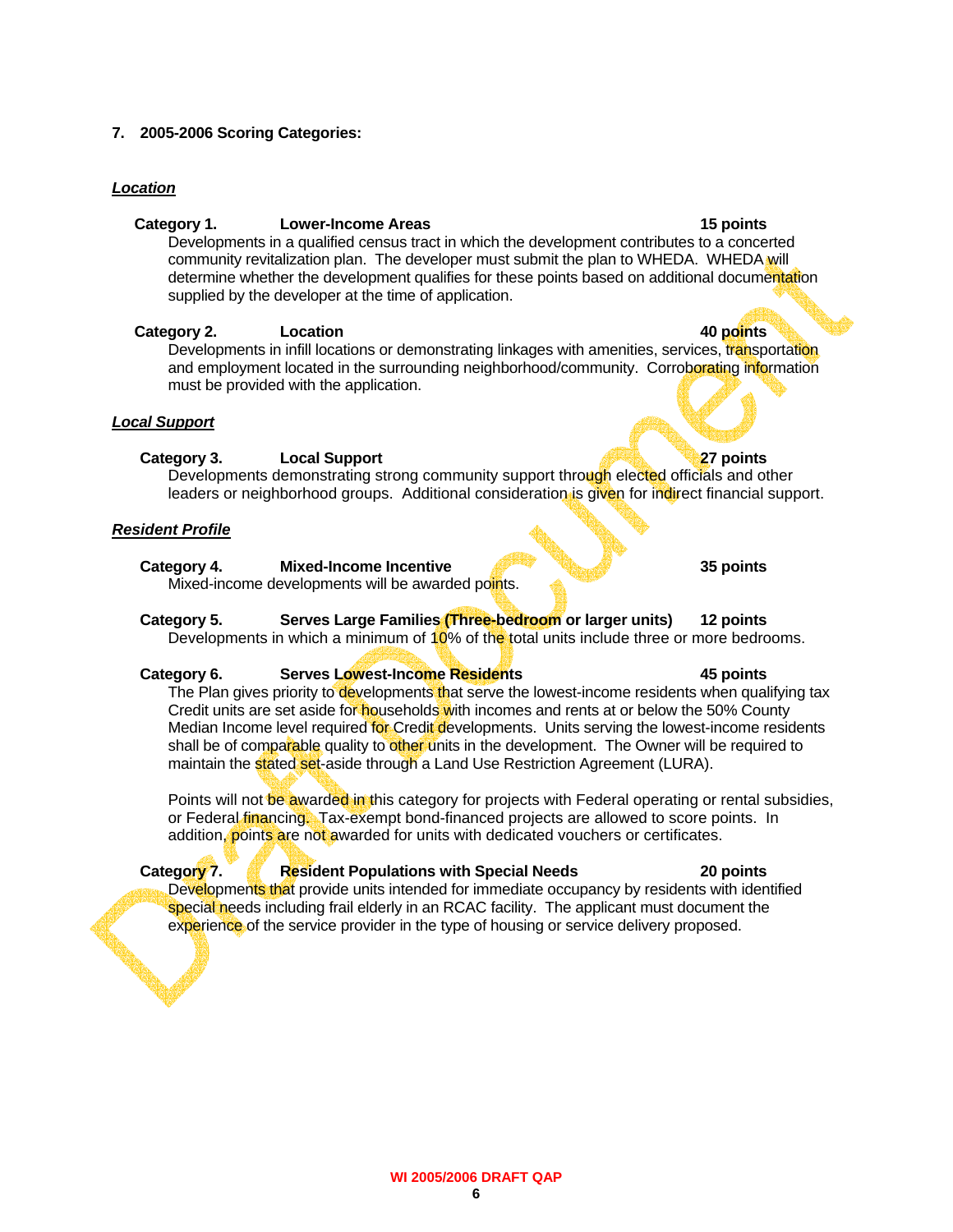#### *Building Size & Characteristics*

#### **Category 8. Small Developments 24 points**

WHEDA will award 24 points to developments with 24 or fewer units.

#### **Category 9. Rehabilitation 45 points**

Developments that rehabilitate, reuse or restore existing structures, including historic rehabilitation. Points will be awarded based on hard costs only. The minimum per-unit hard cost is \$12,000 for existing multifamily and \$60,000 for adaptive reuse.

Proposals (except for adaptive reuse developments) must provide a Capital Needs Assessment report (CNA) of the subject property. The CNA must be completed by a WHEDA approved thirdparty CNA provider. See the LIHTC Application Appendices for detailed CNA requirements and a listing of approved CNA providers.

Developments that include a combination of "rehab" and "new construction" units may be eligible to score points in this category.

#### **Category 10. Market Appeal 36 points**

Developments offering amenities that enhance market appeal and promote long-term development viability.

#### **Category 11.** Accessible Design **20 points 20 points**

Developments offering architectural features that increase accessibility will broaden the market for many units. An architect must specify and certify all items. The applicant must attach the specifications and certification to the application.

#### *Financial Feasibility & Participation*

#### **Category 12. Financial Participation 40 points**

Developments that have financial participation, supported by a written conditional financial commitment, from one or more of the following sources:

- (a) Federal, state, county or city governments;
- (b) Public housing authorities;
- (c) Wisconsin Department of Commerce, Division of Community Development, Bureau of Housing (Home Funds);
- (d) Tax-exempt bonding authorities;
- (e) Unaffiliated OR third party public or private foundations;
- (f) Nonprofit financial support;
- (g) Federal/State historic Credit; and
- (h) Public housing authority operating subsidies

If financial participation is in the form of a loan, the interest rate must be at or below the Applicable Federal Rate (AFR).

#### **Category 13. Owner Characteristics 6 points**

- (a) **D**evelopments where the controlling entity (managing member or general partner) is at least 51% owned and at least 51% controlled by minority group members or tribal governments (for listing of minorities see: [www.commerce.state.wi.us/ED/ED-MBECertManualCover.pdf](http://www.commerce.state.wi.us/ED/ED-MBECertManualCover.pdf)); OR
- (b) The controlling entity (managing member or general partner) is at least 51% owned and controlled by a local tax-exempt organization (including local governments, public housing authorities, Indian housing authorities and tribally designated housing entities) with documented previous experience in the development and/or operation of housing similar to that proposed in the application; OR
- (c) Developments intended for eventual resident ownership.

 **7 WI 2005/2006 DRAFT QAP**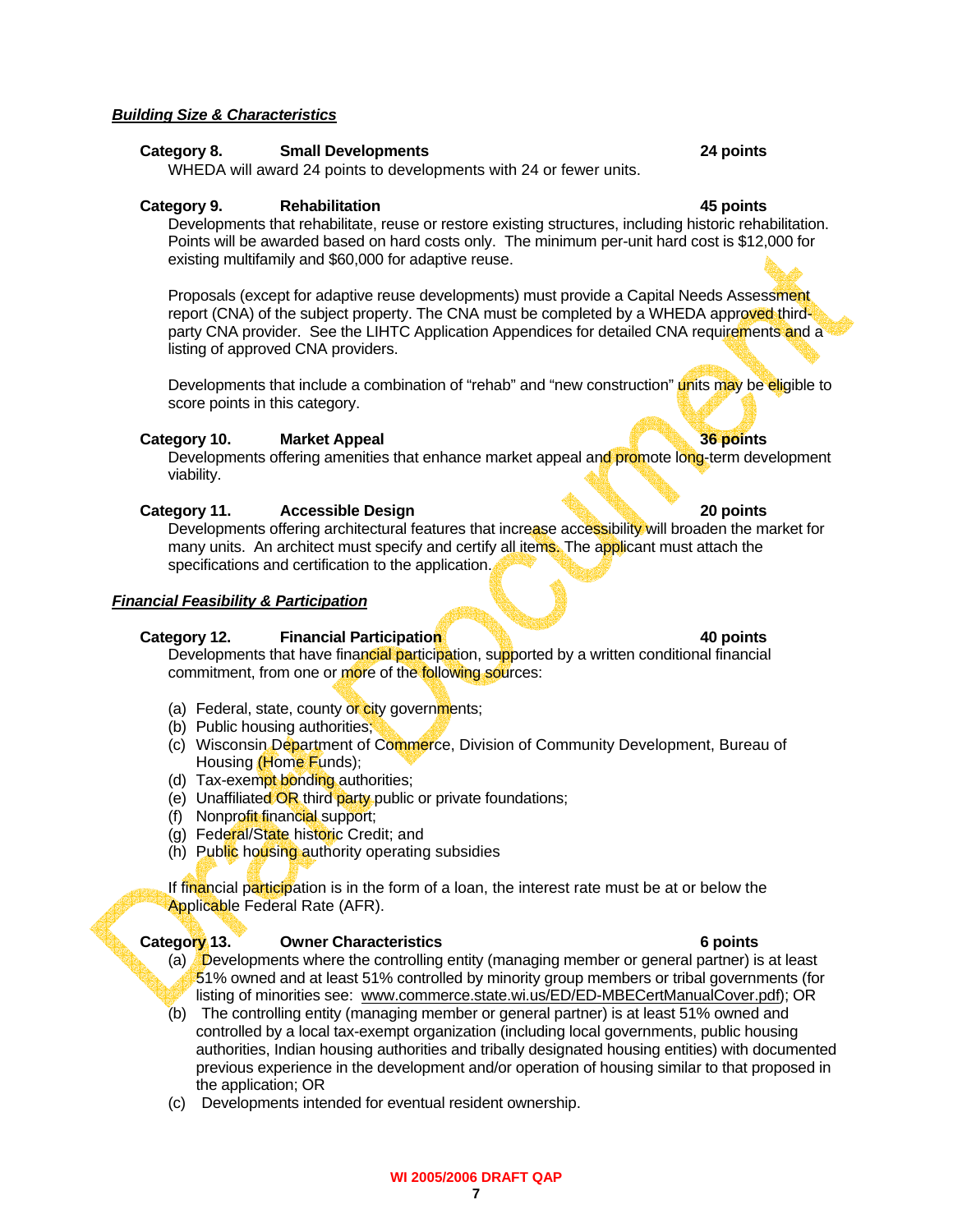#### **Category 14. Development Team 60 points**

Development team (Developer, Management Agent, and Consultant) will be evaluated based on past performance and previous Credit program participation.

#### *Readiness*

#### Category 15. Readiness to Proceed **15 points** 15 points

Developments with permissive zoning in place, including any conditional use permit or other acceptable zoning.

**TOTAL POINTS: 440 points** 

WHEDA calculates the score for each application, and then determines which applications meet or exceed a minimum established scoring threshold. These are then ranked. First priority is given to reasonable requests for additional Credit for developments that received Credit in the previous application year. Remaining applications that meet or exceed the minimum scoring threshold are then ranked by score. Ranking results are published on the WHEDA website (www.wheda.com). WHEDA recognizes that its decisions, or other events beyond the developer's control, may affect the development and potentially change its score. *WHEDA, at its discretion, may allow changes in scoring. Whether the development receives Credit in such a circumstance will depend on its new score and ranking within its respective set-aside category.* 

**WHEDA requires a minimum threshold point score for all applications of 175**.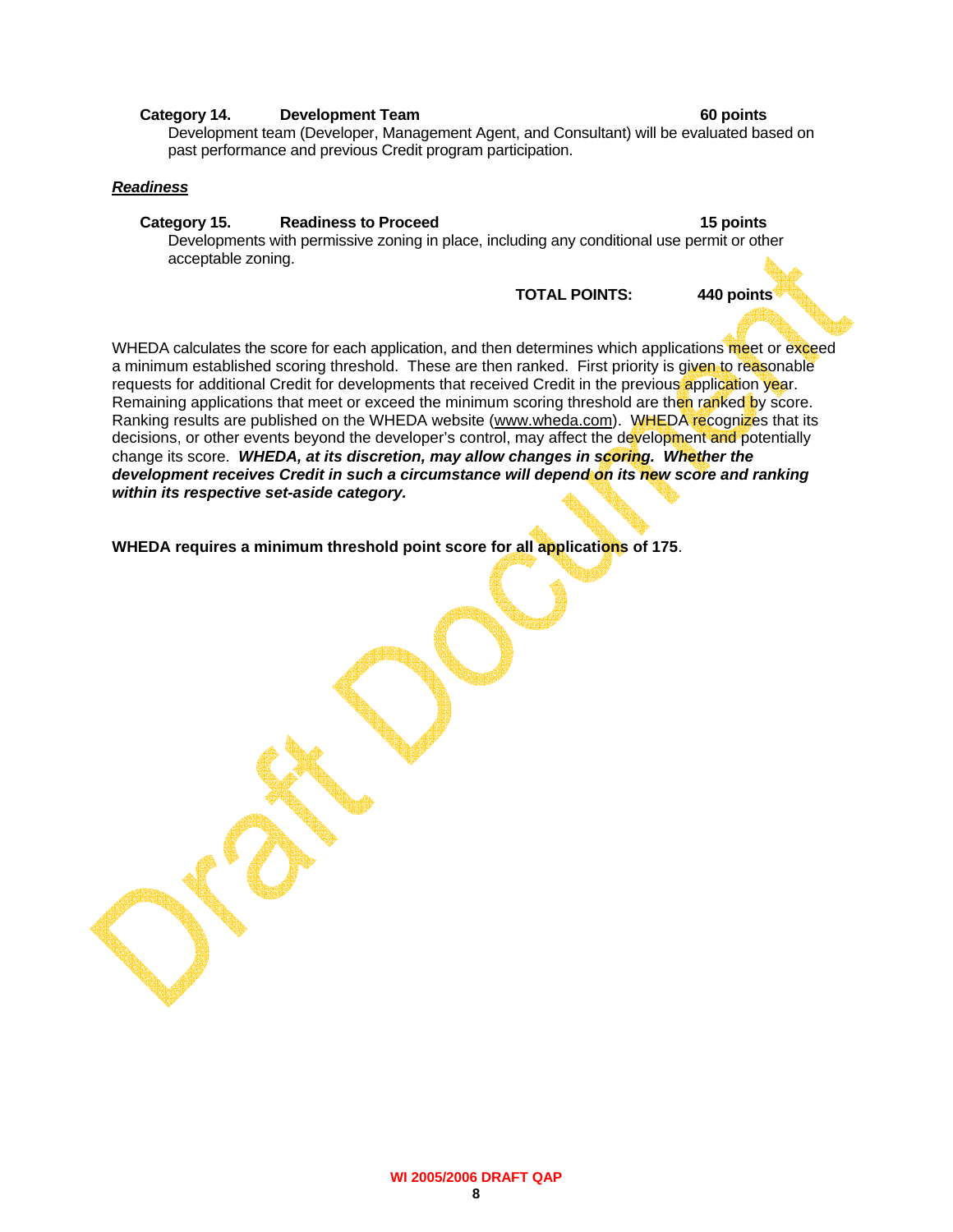#### **8. Submission & Review of Additional Documents**

The highest-ranking applicants within each set-aside and for which Credit is deemed likely to be available are able to continue in the process. Additional required application materials must be submitted to WHEDA within **90 days**  of the awards/rankings announcement on www.wheda.com. Failure to meet all threshold requirements within the 90-day period **will render applications ineligible for further evaluation**.

At its sole discretion, WHEDA may approve a written request for an extension beyond the 90-day period, WHEDA will charge a fee of three-quarters of one percent (.75%) of the total annual development Credit amount for each 30-day extension period. In the event an application is unable to proceed in the Credit process, the next highestranked scored application that meets or exceeds the minimum scoring threshold will continue in the process.

#### **9. Credit Calculation & Reservation**

#### **a. Credit Calculation:**

WHEDA will reserve the calculated Credit amount after the development has received market approval, received financial feasibility approval, achieved sufficient scoring rank, and has satisfactorily submitted all requested additional documentation. WHEDA determines the amount of Credit reserved through information received and the amount requested in the application. The actual reservation amount may not equal the dollar amount requested in the application. The Code requires that WHEDA determine that *"the housing Credit dollar amount allocated to the development does not exceed the amount the housing Credit agency determines is necessary for the financial feasibility of the development and its viability as a qualified low-income housing project throughout the Credit period."* In making this determination, WHEDA will consider the following:

- The sources and uses of funds and the total financing planned for the development;
- Any proceeds or receipts expected to be generated by tax benefits;
- Percentage of the housing Credit dollar amount used for development costs other than the cost of intermediaries;
- The reasonableness of operating expenses, rent and vacancy assumptions, and proposed debt service coverage, the development and operational costs of the proposed development; and
- An analysis of the appropriate Credit amount based on an "equity gap" model.

The Code allows the possibility of receiving a Credit reservation equal to 130 percent of qualified expenditures. The increased basis is allowed in areas defined by HUD as "qualified census tracts" ("QCT") or "difficult development areas" ("DDA"). There are no HUD-designated DDA's in Wisconsin. Applicants may request the higher **basis, but** WHEDA reserves the right to determine the Credit allocation amount required for feasible development. A map of the census tract showing the project location must be submitted with the application for Credit.

Credit may be awarded to that portion of a building used as a community service facility not in excess of 10% of the total eligible basis, if the building is located within a qualified census tract. "Community service facility" may include childcare, workforce development, healthcare, etc., and must be designed primarily to serve individuals whose income is 60% or less of area median income.

Under certain circumstances described in the Code, buildings financed under the Native American Housing Assistance and Self-determination Act of 1996 (NAHASDA) are eligible for the 9% Credit.

Developments receiving assistance under the HOME Investment Partnerships Act are considered Federally subsidized unless 40% or more of the residential rental units in the building are set aside at rents of 50% or less of County Median Income, and occupied by households whose income is at 50% or less of the area median income. In this case, the development may utilize the 9% Credit but cannot receive the "high cost" increase in basis. HOME *grants* are subtracted from eligible basis.

#### **b. Reservation of Credit**

WHEDA will issue a letter reserving the determined Credit amount to qualifying applicants. An applicant may not transfer Credit to another development or another development site. **WHEDA will not allow changes to the development that affect scoring after the reservation letter has been issued without its written approval.**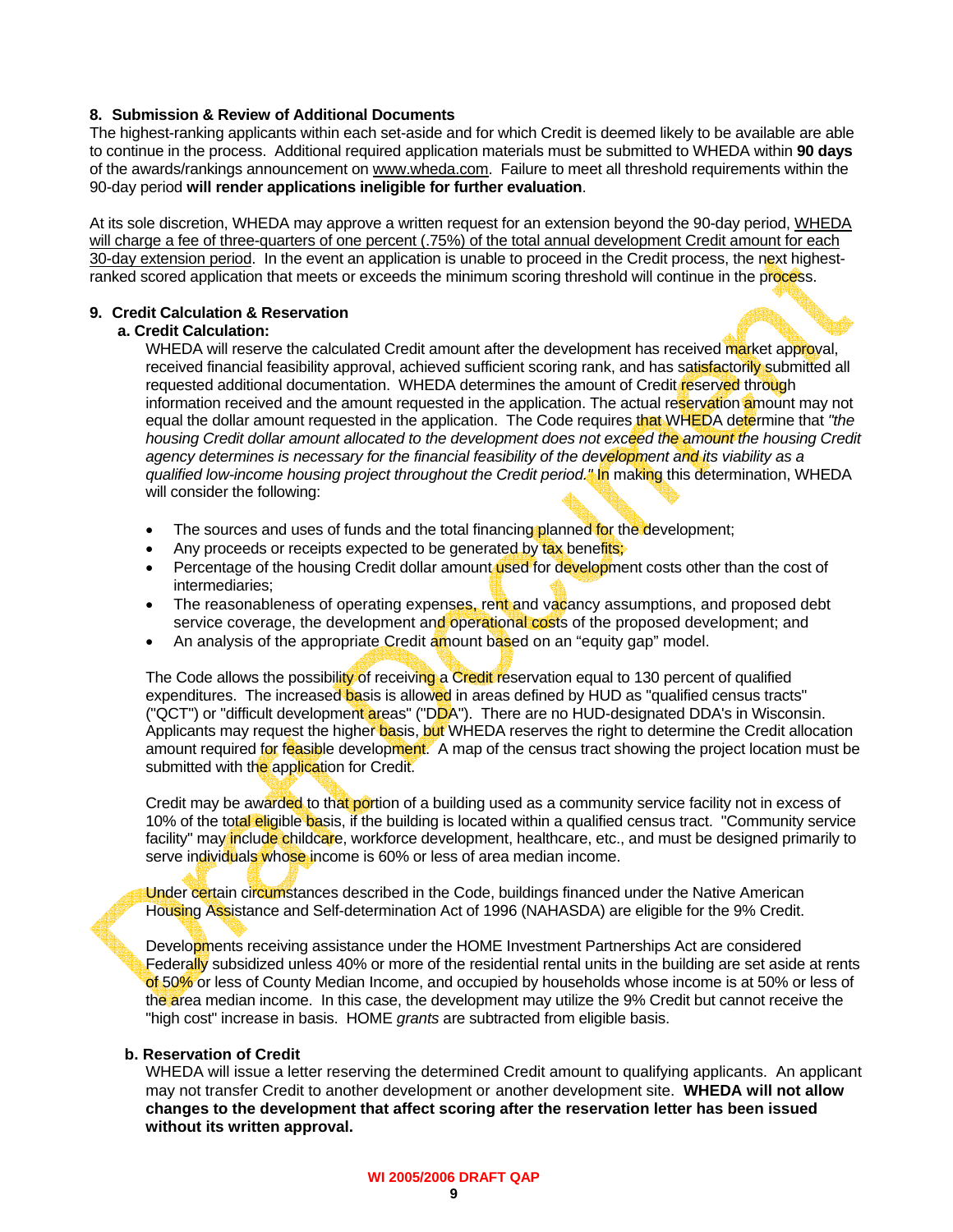#### **Wisconsin Federally Designated Qualified Census Tracts Eligible for 130% Credit (Published December 12, 2002)**

| County          | <b>Census Tracts</b>                                                                  |
|-----------------|---------------------------------------------------------------------------------------|
| <b>Brown</b>    | 8.00, 9.00, 10.00, 12.00, 211.00                                                      |
| Dane            | 6.00, 11.00, 12.00, 14.01, 16.01, 16.02, 17.01, 32.00                                 |
| Douglas         | 201.00, 202.00                                                                        |
| Dunn            | 9708.00                                                                               |
| Eau Claire      | 11.01, 11.02, 12.00                                                                   |
| Kenosha         | 10.00, 11.00                                                                          |
| LaCrosse        | 2.00, 3.00, 4.00, 5.00, 9.00                                                          |
| Marathon        | 1.00                                                                                  |
| Menominee       | 9701.00                                                                               |
| Milwaukee       | 2.01, 3.02, 11.00, 12.00, 14.00, 18.00, 19.00, 20.00, 21.00, 23.00, 24.00, 25.00,     |
|                 | 26.00, 28.00, 29.00, 40.00, 41.00, 42.00, 44.00, 45.00, 46.00, 47.00, 48.00, 62.00,   |
|                 | $63.00, 64.00, 65.00, 66.00, 67.00, 68.00, 69.00, 70.00, 78.00, 80.00, 81.00, 82.00,$ |
|                 | 83.00, 84.00, 85.00, 86.00, 87.00, 88.00, 89.00, 90.00, 91.00, 92.00, 96.00, 97.00,   |
|                 | 98.00, 99.00, 100.00, 101.00, 102.00, 103.00, 104.00, 105.00, 106.00, 107.00,         |
|                 | 108.00, 110.00, 112.00, 113.00, 115.00, 116.00, 117.00, 118.00, 119.00, 120.00,       |
|                 | 121.00, 122.00, 123.00, 132.00, 134.00, 135.00, 136.00, 137.00, 138.00, 139.00,       |
|                 | 140.00, 141.00, 145.00, 146.00, 147.00, 148.00, 149.00, 150.00, 151.00, 154.00,       |
|                 | 155.00, 156.00, 157.00, 158.00, 159.00, 163.00, 164.00, 165.00, 166.00, 167.00,       |
|                 | 168.00, 169.00, 170.00, 174.00, 175.00, 176.00, 177.00, 178.00, 179.00, 187.00,       |
|                 | 188.00, 905.00                                                                        |
| Portage         | 9604.00                                                                               |
| Racine          | 1.00, 3.00, 4.00, 5.00, 10.01, 22.00                                                  |
| Rock            | 1.00, 15.00                                                                           |
| Sheboygan       | 5.00, 6.00                                                                            |
| Vernon          | 9602.00                                                                               |
| <b>Walworth</b> | 5.00                                                                                  |
| Waukesha        | 2027.00                                                                               |
| Winnebago       | 5.00, 7.00                                                                            |

## **10. Second & Third Application Reviews & Credit Allocation**

Federal law requires that WHEDA evaluate the application three times: a) at initial application; b) at carryover allocation/post-reservation application; and c) at the time the building(s) is (are) placed in service. On each occasion, the applicant must submit a complete Credit application, including a financial feasibility threshold test and certify to all Federal, State, and local subsidies expected to be available to the development. The process requires that applicants provide detailed and accurate information concerning all development costs at each evaluation. Applicants with reservations will be subject to cancellation of the reservation if they are unable to provide WHEDA with satisfactory evidence of progress toward timely completion of the proposed development, or if there are significant changes to the proposed development from the approved application.

**The second review** is due from the applicant no later than **60** days after the date of the Reservation issuance. Provided the second evaluation is in order, WHEDA will issue either a Carryover Agreement or a Post-Reservation letter at the time of completion of the second evaluation. Developments eligible for 2005 Credit must be placed in service during the calendar year 2005 or qualify for and receive a Carryover Agreement prior to December 1, 2005. To qualify for a Carryover Allocation, the taxpayer must incur costs that exceed 10% of the taxpayer's "reasonably expected basis" or total development cost by the later of: a) December 31, 2005 or b) six months after the date the carryover allocation is issued. The owner must submit a third-party accountant's review certifying that the required 10% expenditure has occurred, or is likely to occur as of either a) or b), above. WHEDA requires a breakdown of expenditures as well as proof of expenditure by the specified deadline. Developments eligible for 2005 Credit must meet the specified requirements by the applicable date in 2005.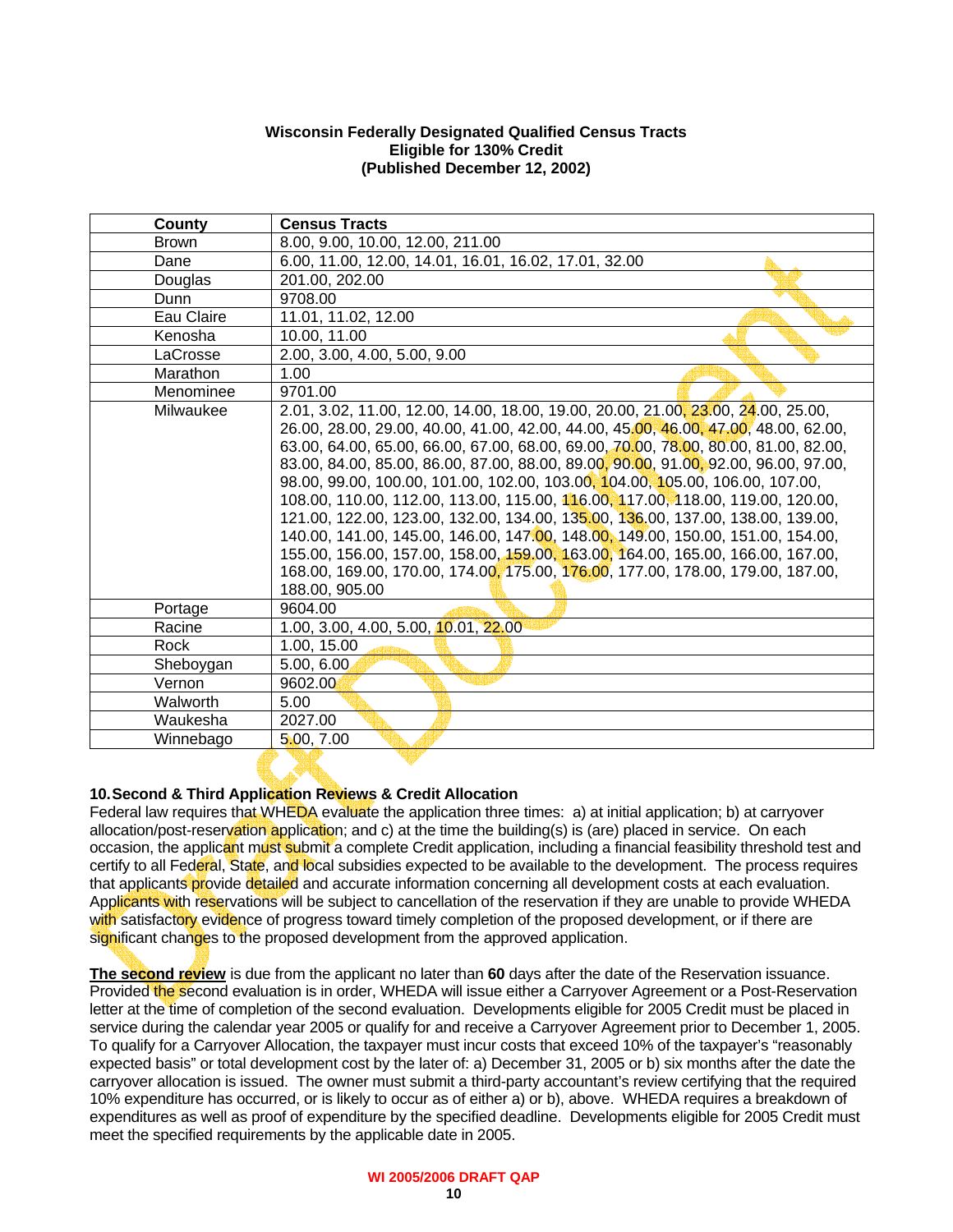**Developments receiving Carryover Allocations must begin construction by July 31st of the calendar year following the allocation of LIHTC. The Carryover Agreement will be void unless an extension has been approved by WHEDA and an extension fee has been requested and received prior to July 31st. If the Owner does not comply with this requirement, WHEDA reserves the right to revoke the Credit allocation.**

**The third and final review** is conducted after the development has been placed in service. WHEDA will again review revised costs and the equity requirement based on information provided by the applicant in a third updated application to determine the appropriate amount of Credit to be allocated. At the third application, the Owner is required to submit an ACH (Automated Clearing House) form. The Owner must certify that the management agent identified on the initial application will continue to manage the property. Submission of a third application for final allocation must be made within **90 days** of the placed-in-service date or an extension must be requested.

A final allocation of Credit cannot be made until the development building(s) has/have been placed in service and the owner has provided a third-party cost certification to actual development costs. Awarding of the actual Credit will be contingent upon:

- Developer's ability to meet its proposed time schedule;
- Approved occupancy permit(s) for new construction and adaptive re-use developments;
- Architect's certification of substantial completion for new construction, adaptive re-use and substantial rehabilitation developments;
- One Allocation Certification Request ("ACR") form for each building. Credit percentage and allocation of Credit, originally signed by Owner stating the development is in compliance with Section 42 of the Code and will remain in compliance for the Credit period specified in the Code. In addition, this ACR will certify that the management agent identified on the initial application will continue to manage the property;
- An Owner/Taxpayer-certified current rent roll;
- Complete and accurate final legal description of the property;
- Tax parcel identification number(s) for the development;
- Third-party cost certifications (for those developments of 10 units or less, a cost review is required; for developments consisting of 11 units or more, an audited third-party cost certification must be submitted);
- Completion by the applicant of all required agreements, including certification of all Federal, State, and local subsidies that apply; reporting and record keeping requirements; nondiscrimination requlations and any special conditions imposed by WHEDA or the U.S. Department of Treasury;
- Execution of a Land Use Restriction Agreement (LURA) mandated under Section 42 of the Code that commits to extend use for low-income housing for a **mandatory thirty-year period with no "opt-out" provision**.;
- One exterior photograph for each building of the completed development;
- ACH form if one is not currently on file with WHEDA;
- Energy-efficiency documentation required in "Appendix M" of the 2005-2006 LIHTC application;
- If there has been a change in Owner entity since the "Carryover Allocation" letter, include a photocopy of the original signed and dated organizational documents filed with the Wisconsin Department of Financial Institutions; change the Owner information on the application for Credit and note the correct Federal Identification number on the application for Credit; and
- Submission of any other documents WHEDA may require to carry out the requirements of the application, the Qualified Allocation Plan for the State of Wisconsin, or IRS regulations.

The above requirements must be submitted in an acceptable form to WHEDA. WHEDA will then allocate Credit and send a completed photocopy of IRS Form(s) 8609 to the owner. WHEDA will forward the **original** Form(s) 8609 to the IRS. **WHEDA will assess fees for the re-issuance of 8609 form(s) at the Owner's request for non-WHEDA errors. This fee shall not exceed \$500 and must be paid in full prior to WHEDA mailing or faxing the revised/corrected 8609 form(s) to the Owner.** 

**If WHEDA at any time has reason to believe that the development: 1) will not be placed in service in a timely fashion; 2) fails to comply with the requirements for a carryover allocation; 3) is not in compliance with Section 42 of the Code; or 4) that the application contains misrepresentations, WHEDA may revoke the Credit allocation.**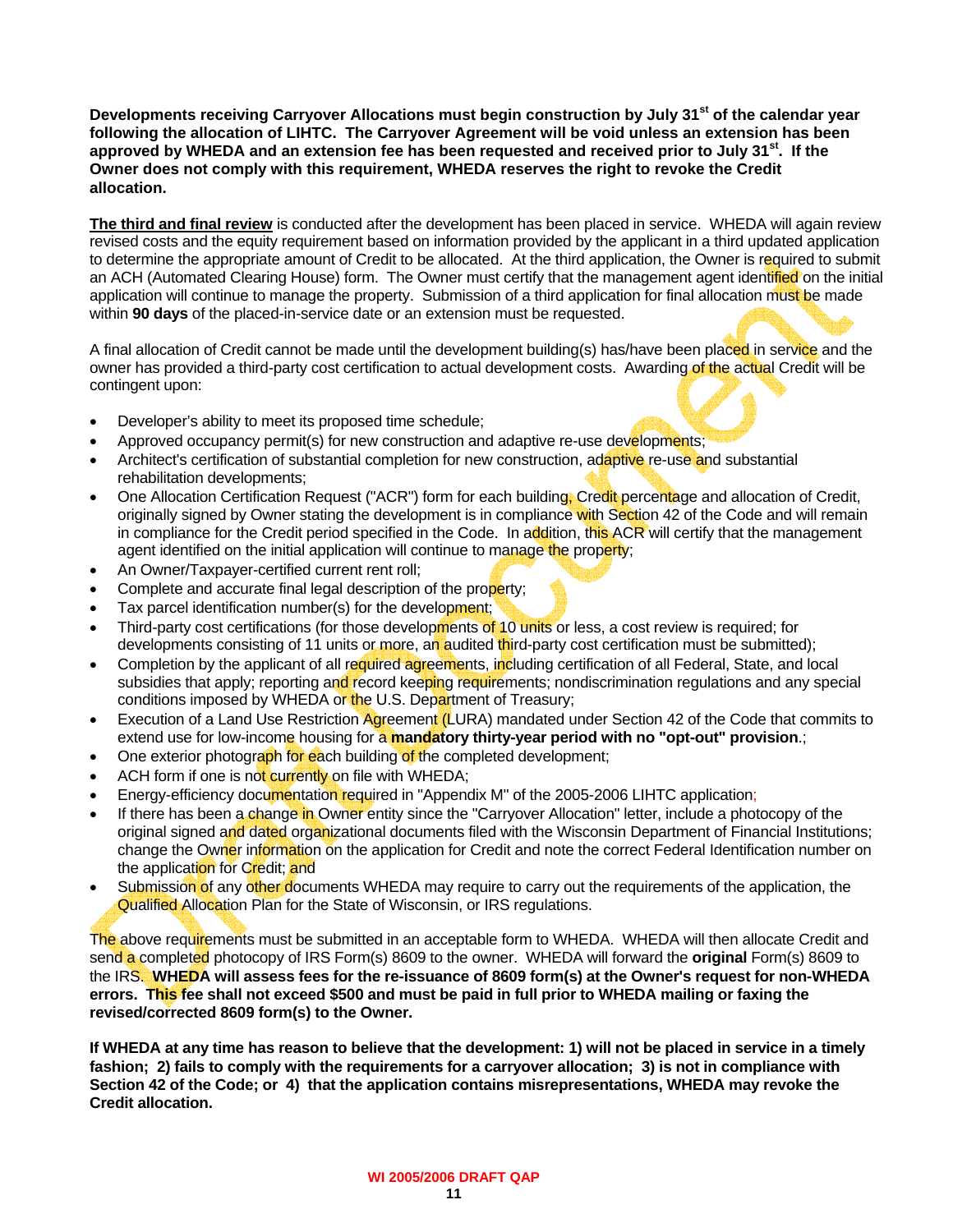## **11. Rules for Developments Receiving Non-Competitive Credit when Financed with Tax-Exempt Bonds**

Applicants applying for Credit for a development financed by WHEDA or locally issued tax-exempt bonds must follow a two-tier application process.

Applicants must submit the first application prior to commencing construction of the development. WHEDA will review the application to confirm that the development meets the requirements of the Plan, including a determination that the application meets both the market threshold, financial feasibility threshold, and minimumscoring threshold. Developments may rely on the Plan and form of application in effect for the year in which they make their first application. In its review of the first application, WHEDA also confirms that 50% or more of the aggregate basis of building(s) and land is being financed with tax-exempt bonds. **Since all tax Credit applications must meet the market threshold, financial feasibility threshold, and minimum-scoring threshold, developers are encouraged to make the first application for Credit as early in the development process as possible.** 

Applicants submit the second application at the time of request for Credit allocation (assignment of the building identification numbers ["BINs"] and Form 8609). In addition to the approval of the first and second tax Credit applications, Applicants must meet the following requirements to qualify for the final allocation of Credit:

- The governmental unit that issues the bonds must make a determination of allowable Credit under rules similar to those required in Section  $42(m)(2)(A)$ &(B), and will be required to provide an affidavit in a form acceptable to WHEDA that it has made this determination.
- If there has been a change in Owner entity since the "Tier One" letter, include a photocopy of the original signed and dated organizational documents filed with the Wisconsin Department of Financial Institutions; change the Owner information on the application for Credit and note the correct Federal Identification number on the application for Credit.
- Applicants must submit evidence of applicable tax Credit percentage election in accordance with Section 42(b)(2). If no such election is submitted, WHEDA will issue an allocation based on the appropriate percentage prescribed by the law.
- Submit all items required for "The third and final review" in Section 7 above.

WHEDA will charge an application fee and additional review fees for all tax-exempt bond financed developments. The fees are based on a percentage of the annual allowable Credit.

## **12. Compliance Monitoring Procedures**

The Code requires housing Credit agencies to monitor all Credit developments to determine whether they are complying with the requirements of the Credit program. The monitoring requirement applies to all buildings placed in service for which the Credit is, or has been, allowable at any time. WHEDA's internal monitoring process is outlined in the Tax Credit Program Compliance Monitoring Manual, which is provided on the Internet at [www.wheda.com](http://www.wheda.com/). Once the Form(s) 8609 is (are) issued, WHEDA will only allow changes to the development affecting the selection criteria on which the allocation of Credit was awarded upon satisfactory evidence that the change is necessary for the ongoing financial viability of the development. WHEDA will consider no change within the first three years of the Credit period.

All Credit developments are required to comply with the following regulations: The owner of a Credit development must keep records for each qualified building that show for *each year* in the compliance period:

a. The owner of a Credit development must certify annually to WHEDA under penalty of perjury, on forms and in a manner prescribed by WHEDA, that:

- $\triangleright$  The development meets the minimum set-aside test applicable to the development;
- ¾ The owner has received an annual Resident Income Certification from each qualifying resident and documentation to support that certification;
- $\triangleright$  Each qualifying unit in the development is rent restricted under Section 42(g)(2) of the Code;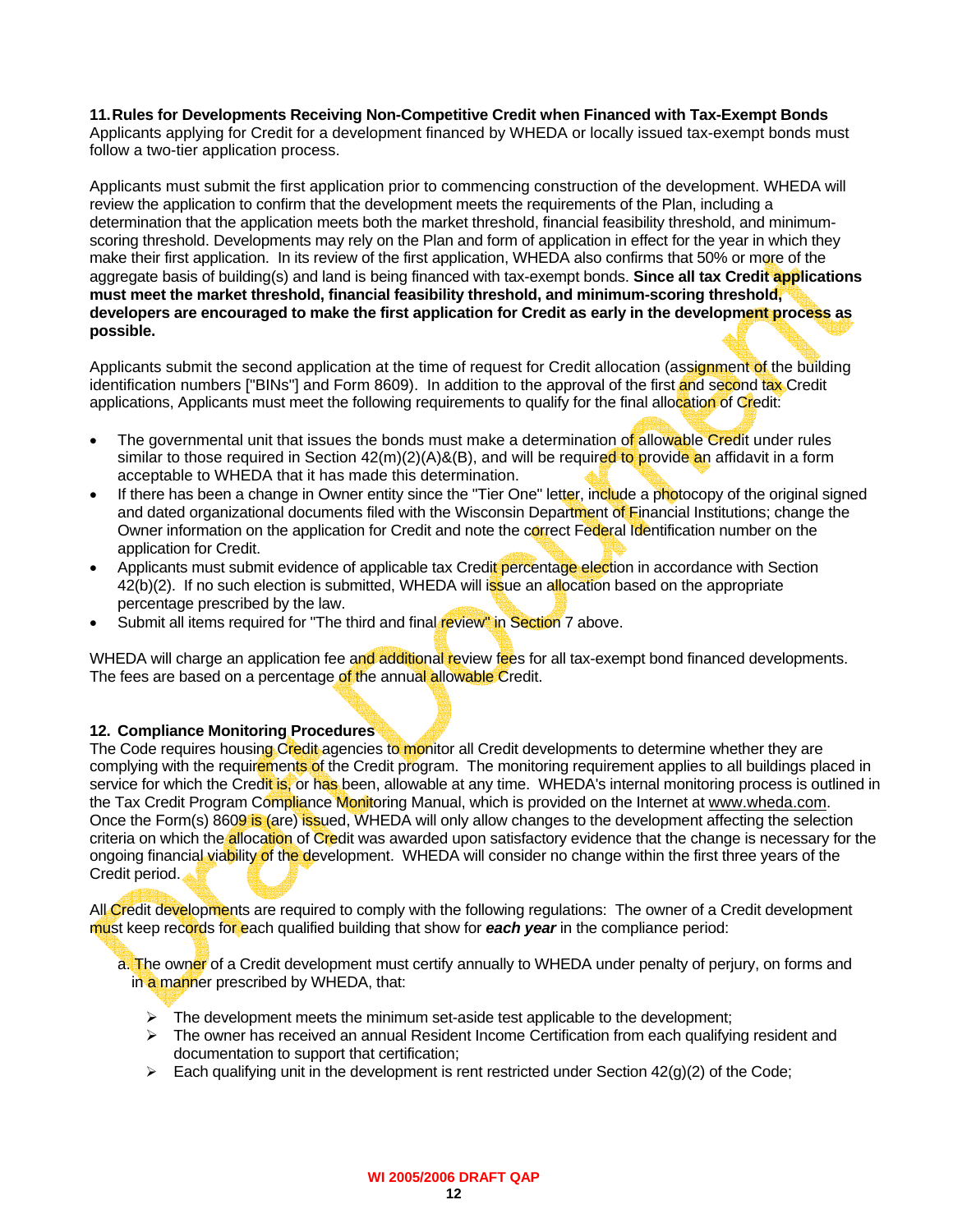- $\triangleright$  All units in the development are for use by the general public (as defined in §1.42-9), including the requirement that no finding of discrimination under the Fair Housing Act, 42 U.S.C. 3601-3619, occurred for the development. A finding of discrimination includes an adverse final decision by the Secretary of the Department of Housing and Urban Development (HUD), 24 CFR 180.680, an adverse final decision by a substantially equivalent State or local fair housing agency, 42 U.S.C. 3616a(a)(1), or an adverse judgement from a Federal court;
- $\triangleright$  The buildings and each residential unit in the development are suitable for occupancy, taking into account local health, safety and building codes (or other habitability standards), and the state or local government unit responsible for making local health, safety, or building code inspections did not issue a violation report for any building or residential unit in the development;
- $\triangleright$  Either there has been no change in the eligible basis as defined in Section 42(d) of any building, or there has been a change, and the nature of the change, including any new Federal funds received;
- $\triangleright$  All resident facilities included in the eligible basis under Section 42(d) of the Code of any building in the development, such as swimming pools, other recreational facilities, parking areas, washer/dryer hookups, and appliances, are provided on a comparable basis without a separate fee to all residents in the buildings;
- $\triangleright$  If a qualifying unit in the development becomes vacant during the year, reasonable attempts are made to rent that unit to residents having a qualifying income and while the unit is vacant, no units of comparable or smaller size are rented to residents not having a qualifying income;
- $\triangleright$  If the income of residents of qualifying units increases above the limit allowed in Section 42(g)(2)(D)(ii), the next available unit of comparable or smaller size in the project will be rented to residents having a qualifying income;
- Either there has been no change in the applicable fraction as defined in Section 42 (c)(1)(B), or there has been a change, and the nature of the change;
- $\triangleright$  The development complies with the requirements or special provisions on which the allocation was based as outlined in the allocation documents, including, but not limited to, special set-asides and the requirement under Section  $42(h)(6)(B)(iv)$  that an owner cannot refuse to lease a unit in the project to an applicant because the applicant holds a voucher or certificate of eligibility under Section 8 of the United States Housing Act of 1927, 42 U.S.C. 1437s (for buildings subject to Section 13142(b)(4) of the Omnibus budget Reconciliation Act of 1993, 107 Stat. 312, 438-439);
- $\triangleright$  All qualifying units in the project are used on a nontransient basis (except for transitional housing for the homeless provided under Section 42  $(i)(3)(B)(ii)$  or single-room-occupancy units rented on a month-by-month basis under Section  $42(i)(3)(B)(iv)$  of the Code);
- $\triangleright$  The development complies with the requirements for all Federal or state housing programs (e.g.) RHS assistance, HOME assistance, Section 8, FHA, tax-exempt financing or other programs), as applicable;
- $\triangleright$  If the owner received its Credit allocation from the portion of the State ceiling set-aside for a development involving "qualified non-profit organizations" under Section 42(h)(5) of the Code, the nonprofit entity materially participates in the operation of the development within the meaning of Section 469(h) of the Code, as applicable;
- $\triangleright$  The development is otherwise in compliance with the Code, including any Treasury Regulations, the applicable State Allocation Plan, and all other applicable laws, rules and regulations;
- $\triangleright$  There has been no change in the ownership or management of the project or any such changes have been reported to the State Monitoring Agency; and,
- **Example 2** The applicable fraction as reported to the IRS for each building in the development at the close of the most recent tax year.

b. WHEDA requires that an owner of a Credit development submit to WHEDA during the compliance period, at times and in a manner prescribed by WHEDA, which may include transmission via e-mail or through a website, the following information:

- ¾ The Form 100 owner's certification as described in Section (a) above;
- $\triangleright$  Unit event information including data as described in Section (a);
- $\triangleright$  Utility documentation as required by the Code of Federal Regulations (26 CFR §1.42-10) and described in WHEDA's Tax Credit Program Compliance Monitoring Manual;
- $\triangleright$  Copy of signed 8609's the owner submits in the first year Credit is claimed; and
- $\triangleright$  Other documentation as required.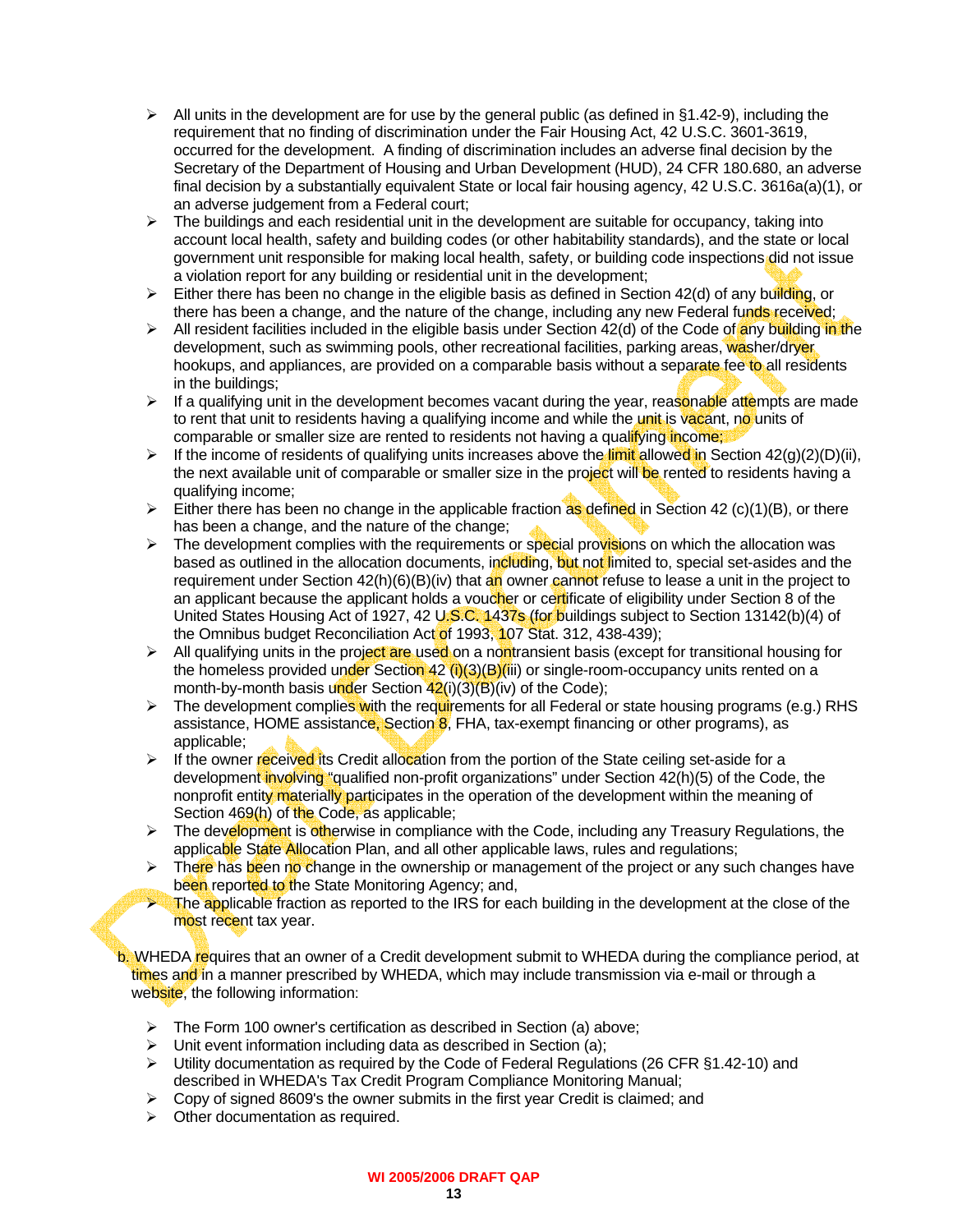c. WHEDA has the right to perform inspections of any Credit development through the end of the compliance period, including any extended use period. IRS regulations mandate that at least once every three (3) years, WHEDA must conduct on-site inspections of all buildings in the project and review at least 20 percent (20%) of the project's low-income units. An inspection includes a physical inspection of any building and units in the development, as well as a review of the records described in Section (a) above.

 As provided in the Code, WHEDA and Rural Development have entered into a Memorandum of Understanding ("MOU") whereby developments financed by Rural Development will be inspected by Rural Development. Rural Development will provide the result of such reviews to WHEDA.

- d. WHEDA will provide prompt written notice to the owner of a Credit development if WHEDA does not receive the required certifications or discovers through inspection, review or any other manner, that the development is not in compliance with the provisions of Section 42. In general, the **owner will** have an opportunity to correct noncompliance within **90 days** from the date of notice to the owner and to submit missing documentation within 30 days. During the correction period, an owner must supply any missing certifications and bring the project into compliance with the provisions of Section 42. WHEDA may extend the correction period for up to six (6) months if it determines there is good cause for granting an extension.
- e. WHEDA is required to file Form 8823, Low-Income Housing Credit Agencies Report of Noncompliance, with the Internal Revenue Service no later than 45 days after the end of the correction period described above, including any extension, whether or not the noncompliance or failure to certify is corrected.
- f. Compliance with the requirements of Section 42 is the responsibility of the owner of the development for which the Credit is allowable. WHEDA's obligation to monitor for compliance does not make WHEDA liable for an owner's noncompliance. WHEDA will charge an annual fee to the development for conducting compliance monitoring. The annual fee is due March 15 of each year during the 15year compliance period. WHEDA will also charge an initial compliance monitoring fee payable when the Form 8609 is issued. This initial compliance monitoring fee shall apply to all buildings placed in service after January 1, 2001. A late charge will be assessed for documentation or fees that are not received within 30 days of the due date. WHEDA's "Compliance Monitoring Fee Schedule" and "Compliance Monitoring Fee Policy" is included in WHEDA's "Tax Credit Program Compliance Monitoring Manual" and the Qualified Allocation Plan. Fees will be charged on all units within each project and drawn via ACH agreement. Monitoring fees are as follows:

Initial compliance fees for all buildings placed in service after January 1, 2001: The initial compliance fee for developments of 15 or fewer units is \$750. For developments of 16 or more units, the fee is \$50 per unit with a maximum of \$5000.

#### Paper Unit Status Reports:

Rural Development \$25/ per unit per annum WHEDA-financed \$25/ per unit per annum All Other \$40/ per unit per annum

#### Electronic Unit Status Reports:

Rural Development \$20/ per unit per annum WHEDA-financed \$20/ per unit per annum All Other \$35/ per unit per annum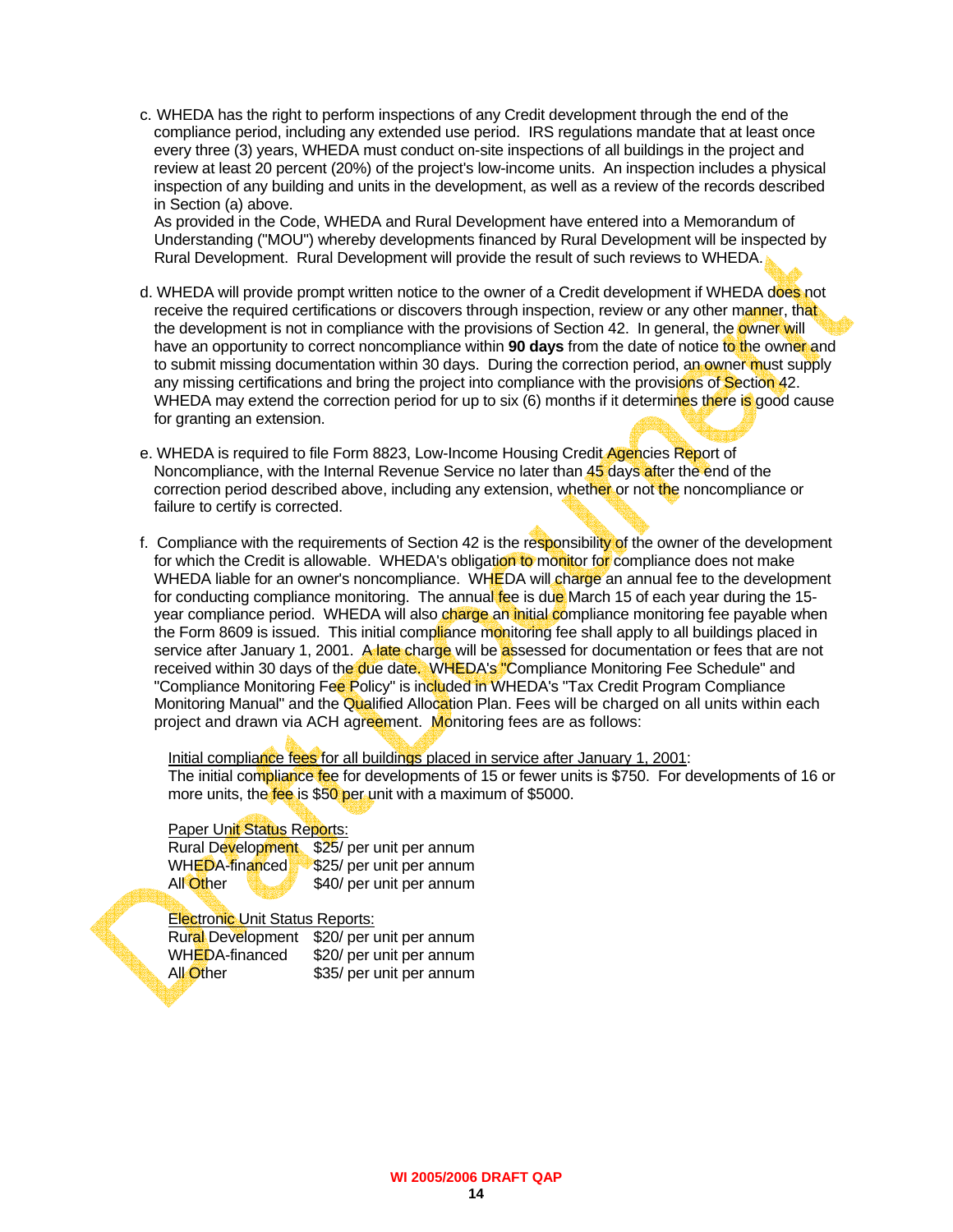#### **III. PUBLIC REVIEW PROCESS FOR THE QUALIFIED ALLOCATION PLAN**

WHEDA will convene public hearings to receive oral and/or written comments regarding this Plan. After the hearings, the Plan will be presented to the WHEDA Board Members or their Assignees and the Governor of the State of Wisconsin for approval.

#### **IV. MODIFICATIONS TO THE QUALIFIED ALLOCATION PLAN**

WHEDA may modify this Plan to facilitate the allocation of Credit. WHEDA's Executive Director may make modifications deemed necessary to facilitate the administration of the Credit program or to address unforeseen circumstances. The Executive Director is also authorized to waive any conditions not mandated by Section 42 of the Code on a case-by-case basis for good cause. To the extent that anything contained in this Plan does not meet the minimum requirements of Federal law or requisition, such law or regulation shall take precedence over this Plan. WHEDA reserves the right and shall have the power to allocate Credit to a development irrespective of points scored, if such intended allocation is: 1) in compliance with the Code; 2) in furtherance of the housing priorities stated herein; and 3) determined by WHEDA to be in the best interests of the citizens of the State of Wisconsin.

Though WHEDA anticipates no changes from 2005 to 2006, it reserves the right to make changes as it deems necessary, including changes to fee structure. Such changes will be available for public comment and approved by WHEDA's board.

#### **V. STATEMENT OF POLICY**

The Code requires that the Plan provide selection criteria that include: (i) project location, (ii) housing needs characteristics, (iii) project characteristics, including whether the project includes the use of existing housing as part of a community revitalization plan, (iv) sponsor characteristics, (v) tenant populations with special housing needs, (vi) public housing waiting lists, (vii) tenant populations of individuals with children, and (viii) projects intended for eventual tenant ownership. The Plan must: (i) set criteria used to determine housing priorities which are appropriate to local conditions, (ii) give preference to: (I) projects serving the lowest-income tenants, (II) projects obligated to serve qualified residents for the longest period, and (III) projects located in qualified census tracts, the development of which contributes to a concerted community revitalization plan. The Agency must provide a procedure to monitor for noncompliance, notify the IRS of noncompliance and monitor for noncompliance with habitability standards through regular site visits.

The Plan may also include other criteria WHEDA deems appropriate, and except for the inclusion of the specified preference items. WHEDA has discretion with regard to the relative weight of these criteria. WHEDA is also given the discretion to determine the appropriate amount of Credit allocated to developments selected under the plan. In developing this Plan, WHEDA considered the Wisconsin Consolidated Plan as well as its experience in creating affordable housing throughout Wisconsin.

WHEDA is responsible for allocating only the amount of Credit to a given development required to make that development economically feasible. This decision shall be made solely at the discretion of WHEDA, but in no way represents or warrants to any person that the development is, in fact, feasible or viable.

WHEDA review of documents submitted in connection with this allocation is for its own purposes. By allocating the Credit, WHEDA makes no representations to the applicant, owner, or any other entity regarding adherence to the Code, Treasury regulations, or any other laws or regulations governing low– income housing tax Credit.

No member, officer, agent, or employee of WHEDA shall be personally liable concerning any matters arising out of, or in relation to, the allocation of the Credit. WHEDA reserves the right to revoke Credit in the case of misrepresentations made to WHEDA by any member of the development team.